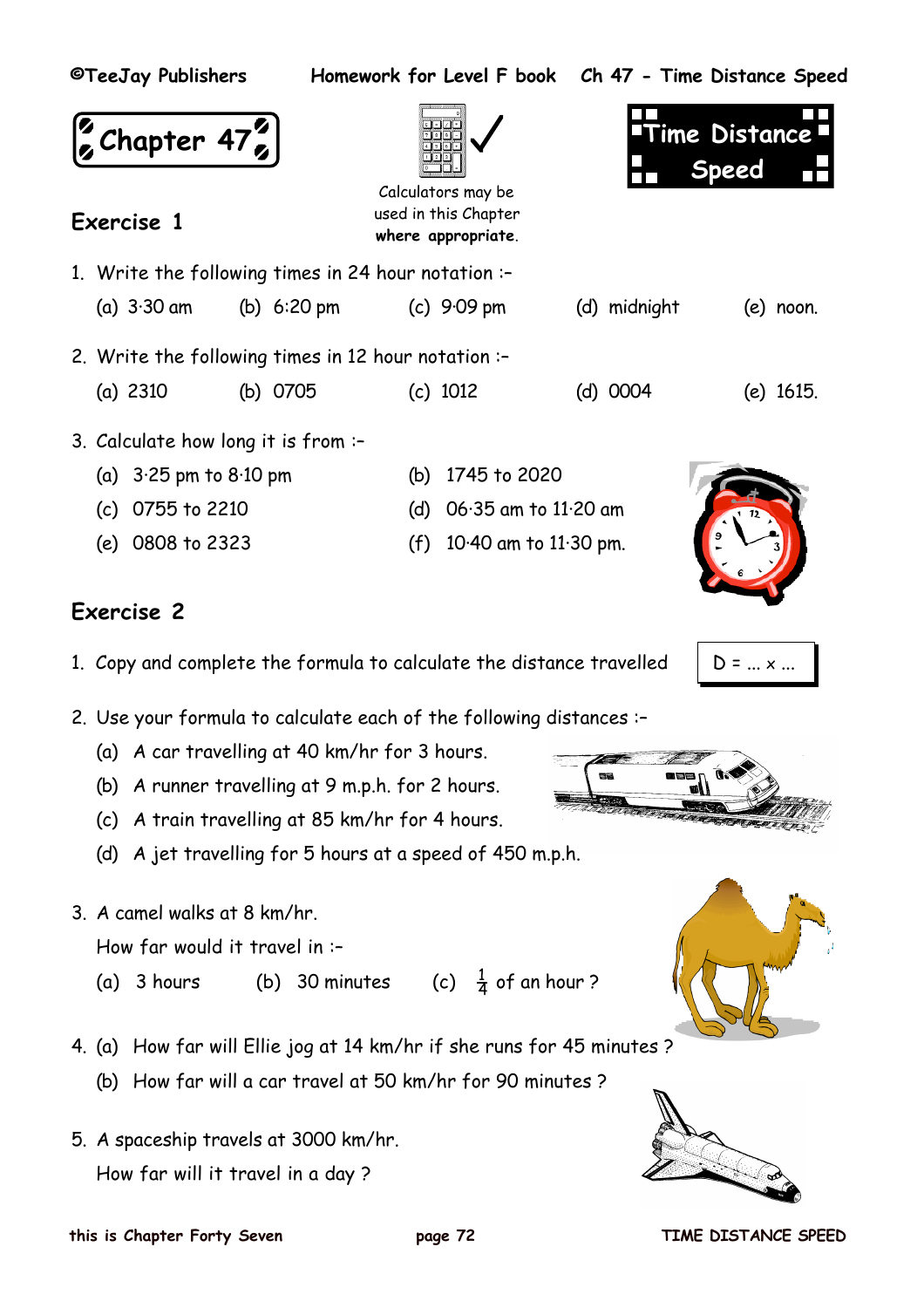- 1. Copy and complete the formula for calculating speed :-  $\Big|$  S =
- 2. Use your formula to calculate the following speeds :–
	- (a) A car travels 180 kilometres and takes 3 hours.
	- (b) A plane flying for 8 hours and travelling 3200 miles.
	- (c) A bird flying 20 kilometres and taking 2 hours.
- 3. A train has to make a journey of 200 kilometres. How fast would it need to travel to complete the journey in :–
	- (a)  $2$  hours (b)  $4$  hours (c)  $5$  hours  $\frac{1}{2}$  hour ?
- 4. A car travelled 60 kilometres. If the journey only took 30 minutes, calculate the speed in km/hr.

## **Exercise 4**

- 1. Copy and complete the formula to calculate the distance travelled :-  $\begin{vmatrix} 1 & 1 \\ 1 & 1 \end{vmatrix}$
- 2. Use your formula to calculate the time taken for each of the following :–
	- (a) A car travels 240 kilometres at 60 km/hr.
	- (b) A jet travels 2000 miles at a speed of 500 m.p.h.
	- (c) A cat running at 4 metres/sec and covers 26 metres.
- 3. Change the following times into hours and minutes :–
	- (a)  $3\frac{1}{2}$  hours (b) 4  $\frac{3}{4}$  hours (c) 2 (c)  $2\frac{1}{3}$  hours
- 4. Change the following times to decimal form :–
	- (a)  $1 \text{ hr } 30 \text{ mins}$  (b)  $45 \text{ mins}$  (c)  $4 \text{ hrs } 15 \text{ mins}$  (d)  $6 \text{ hrs } 40 \text{ minutes}$ .
- 5. Calculate the time taken (in hours and minutes) to :–
	- (a) drive 120 km at 80 km/hr (b) run 20 miles at 8 m.p.h.
	- (c) fly 1000 km at 300 km/hr  $(d)$  cruise 200 miles at 30 m.p.h.
	- (e) race 400 km at 120 km/hr (f) walk 46 miles at 5 m.p.h.
- -







(d)  $6.25$  hours.





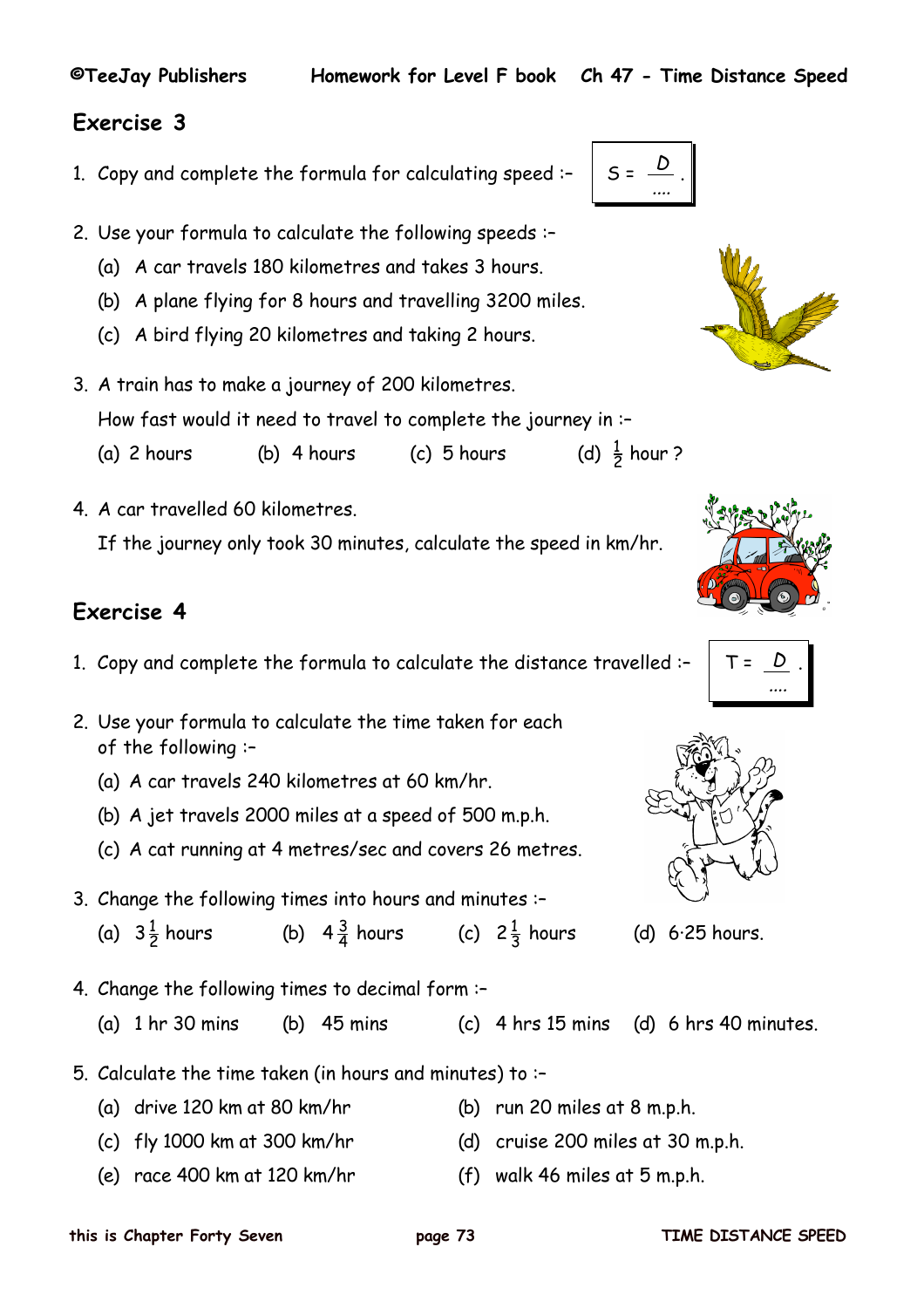- 1. Find the unknown quantity in each of the following :–
	- (a) Distance =  $?$  km. Speed = 20 km/hr.  $\frac{1}{2}$  hours.
	- (b) Distance = 90 miles. Speed =  $?$  m.p.h.  $\frac{1}{2}$  hours.
	- (c) Distance = 100 km. Speed = 40 km/hr. Time :  $\hat{P}$  hours.
- 2. (a) A tortoise walks at 2 metres per minute. How long will it take to walk 9 metres ?
	- (b) Addison can sprint at 4 metres per second. How far will he travel in ten and a half seconds ?
	- (c) A bus journey, 60 kilometres long, takes one and a half hours. How fast is the bus travelling ?
- 3. A jet has a 400 mile journey to complete. How long would it take at a speed of :– (a) 200 m.p.h. (b) 800 m.p.h. (c) 600 m.p.h. ?







4. Jane ran round a 1500 metre track and took 6 minutes.

- (a) At what speed in metres per minute was Jane running ?
- (b) Bob beat Jane's time by a minute. What was Bob's speed ?
- 5. A rocket ship is 4200 km from Earth.

The rocket then travels away from Earth at its maximum speed of 2400 km/hr for 4 $\frac{1}{2}$  hours.

- (a) How far away from Earth is the spaceship now ?
- (b) How quickly can the spaceship then return to Earth, travelling at its maximum speed ?
- 6. Ryan cycled from home to school (8 km) at a speed of 16 km/hr. He had to walk home from school due to a puncture.

If Ryan walked at a speed of 6 km/hr, how much quicker was he cycling than walking ?



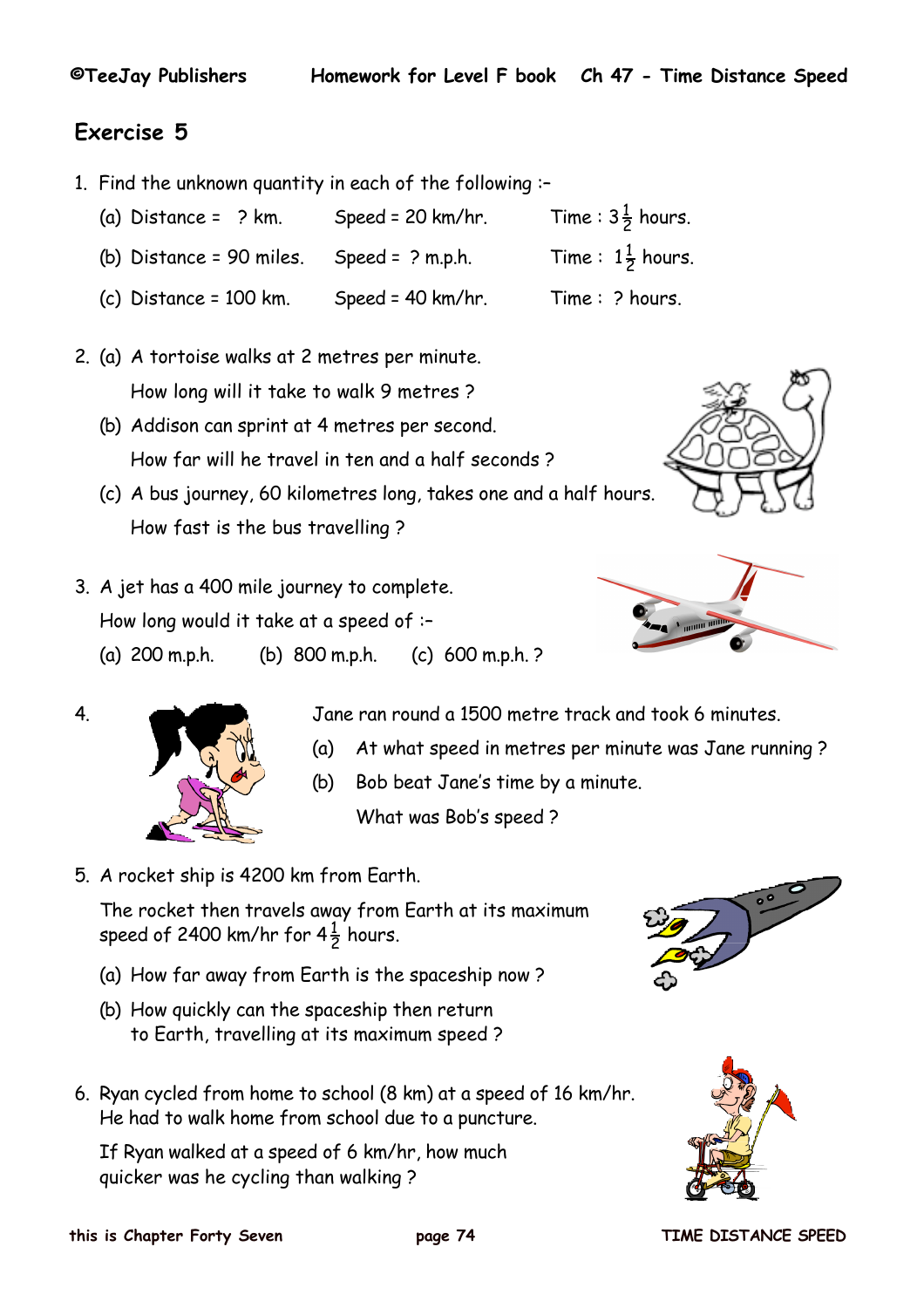|                                                   | ©TeeJay Publishers                                                                                                                                 |  |                                                   |  |  |  |  | Homework for Level F book Ch 47 - Time Distance Speed |  |  |  |
|---------------------------------------------------|----------------------------------------------------------------------------------------------------------------------------------------------------|--|---------------------------------------------------|--|--|--|--|-------------------------------------------------------|--|--|--|
| Exercise 6                                        |                                                                                                                                                    |  |                                                   |  |  |  |  |                                                       |  |  |  |
| 1. Change the following to decimals of an hour :- |                                                                                                                                                    |  |                                                   |  |  |  |  |                                                       |  |  |  |
|                                                   | (a) 45 minutes                                                                                                                                     |  | (b) 24 minutes $(c)$ 36 minutes $(d)$ 27 minutes. |  |  |  |  |                                                       |  |  |  |
|                                                   | 2. Change the following to decimals of a hour giving your answer to two decimal places :-                                                          |  |                                                   |  |  |  |  |                                                       |  |  |  |
|                                                   | (a) 7 minutes                                                                                                                                      |  | (b) 40 minutes (c) 8 minutes                      |  |  |  |  | $(d)$ 124 minutes.                                    |  |  |  |
|                                                   | 3. Change each time to decimal form :-                                                                                                             |  |                                                   |  |  |  |  |                                                       |  |  |  |
|                                                   | (a) $2 \text{ hrs } 33 \text{ mins}$ (b) $1 \text{ hr } 48 \text{ mins}$ (c) $5 \text{ hrs } 6 \text{ mins}$ (d) $3 \text{ hrs } 3 \text{ mins}$ . |  |                                                   |  |  |  |  |                                                       |  |  |  |
|                                                   | 4. Calculate the unknown quantity in each of the following :-                                                                                      |  |                                                   |  |  |  |  |                                                       |  |  |  |
|                                                   | (a) $Distance = ?$ km                                                                                                                              |  | Speed = $80 \text{ km/hr}$                        |  |  |  |  | Time: $2$ hrs $45$ mins.                              |  |  |  |
|                                                   | (b) Distance = $70$ miles                                                                                                                          |  | Speed = $?$ m.p.h.                                |  |  |  |  | Time: $1 \text{ hr} 24 \text{ mins}$ .                |  |  |  |
|                                                   | (c) Distance = $420$ km                                                                                                                            |  | Speed = $50$ km/hr                                |  |  |  |  | Time: ? hrs ? mins.                                   |  |  |  |

5. The distance between two towns Hurley and Burley is 48 kilometres. Gerry drives a truck from Hurley to Burley at a speed of 30 km/hr. On the return trip he increases his speed by 6 km/hr.

How much faster was the return trip ?

### **Exercise 7**

1. Change the calculator displays (shown in hours) to hours and minutes :–



- 2. Change each of the following to hours and minutes :–
	- (a) 4·6 hours (b) 8·15 hours (c) 3·05 hours (d) 1·125 hours.
- 3. Calculate the time taken in hours and minutes for the following journeys :–
	- (a) A rally car travelling 150 kilometres at 40 km/hr.
	- (b) A marathon runner (26 miles) at a speed of 12 m.p.h.
	- (c) A speed boat at 40 km/hr travelling 36 kilometres.
- 4. Change each of the following speeds to km/hr :–
	- (a) 20 m/sec (b) 250 m/sec (c) 10·5 m/sec (d) 50 cm/min.





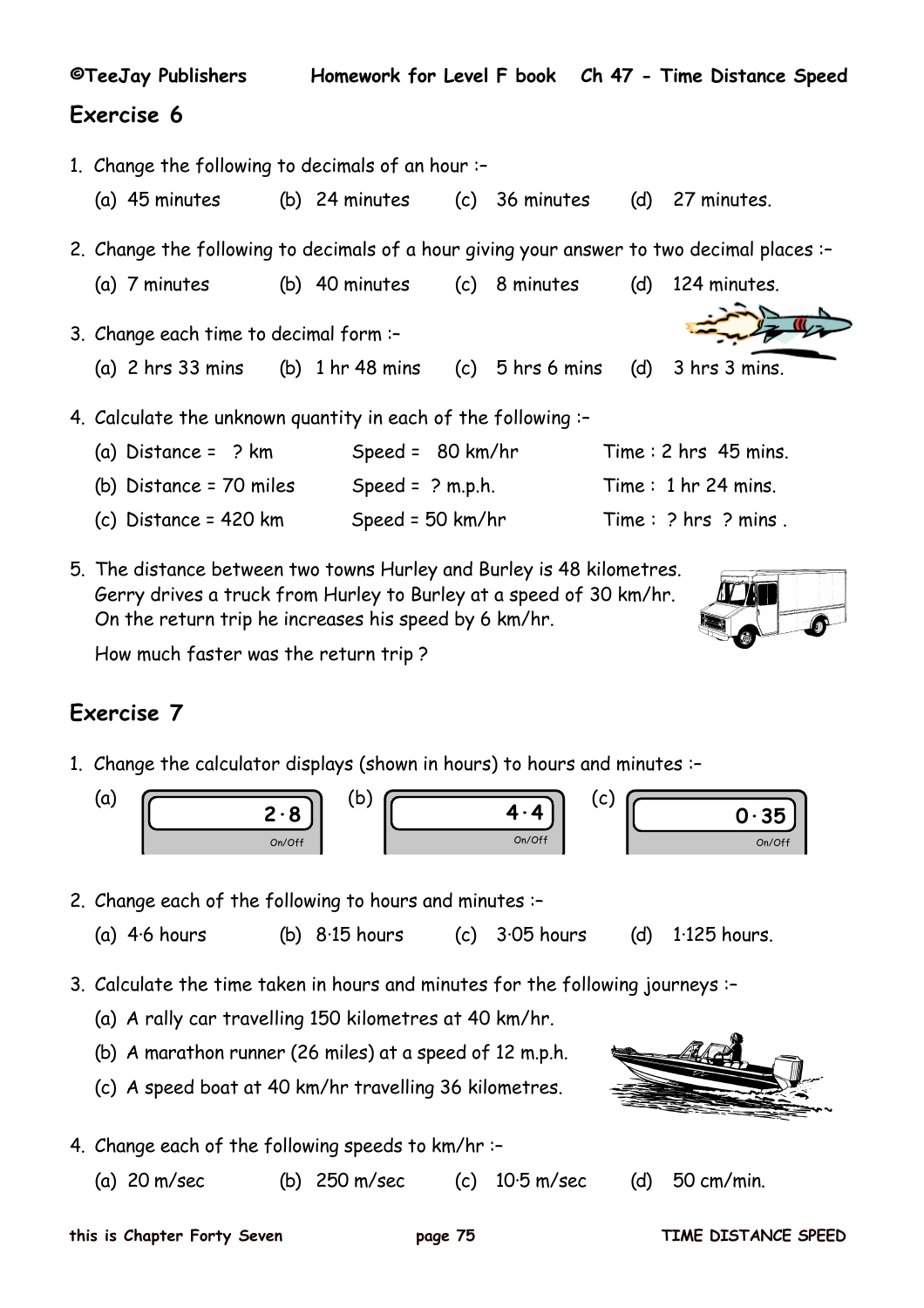- 1. The distance-time graph shows the journey Maggie made from her house to her favourite clothes shop and home again.
	- (a) How long did the drive to the shop take ?
	- (b) How far away is the shop from her house ?
	- (c) How long did she stay at the shop ?
	- (d) Calculate Maggie's speed :–
		- (i) going to the shop.
		- (ii) on the journey home.



2. On Saturday, sisters Jackie and Gill both leave from home and drive to Airdrie.





- (a) At what time did each of the sisters leave their house ?
- (b) How far away is Airdrie from their house ?
- (c) Who arrived in Airdrie first and by how many minutes ?
- (d) Calculate the speed of each sister.
- (e) Jackie left Airdrie at Noon and drove home at 25 km/hr. Gill drove home at 30 km/hr.

If both sisters arrived home at the same time, when must Gill have left Airdrie (to the nearest minute) ?